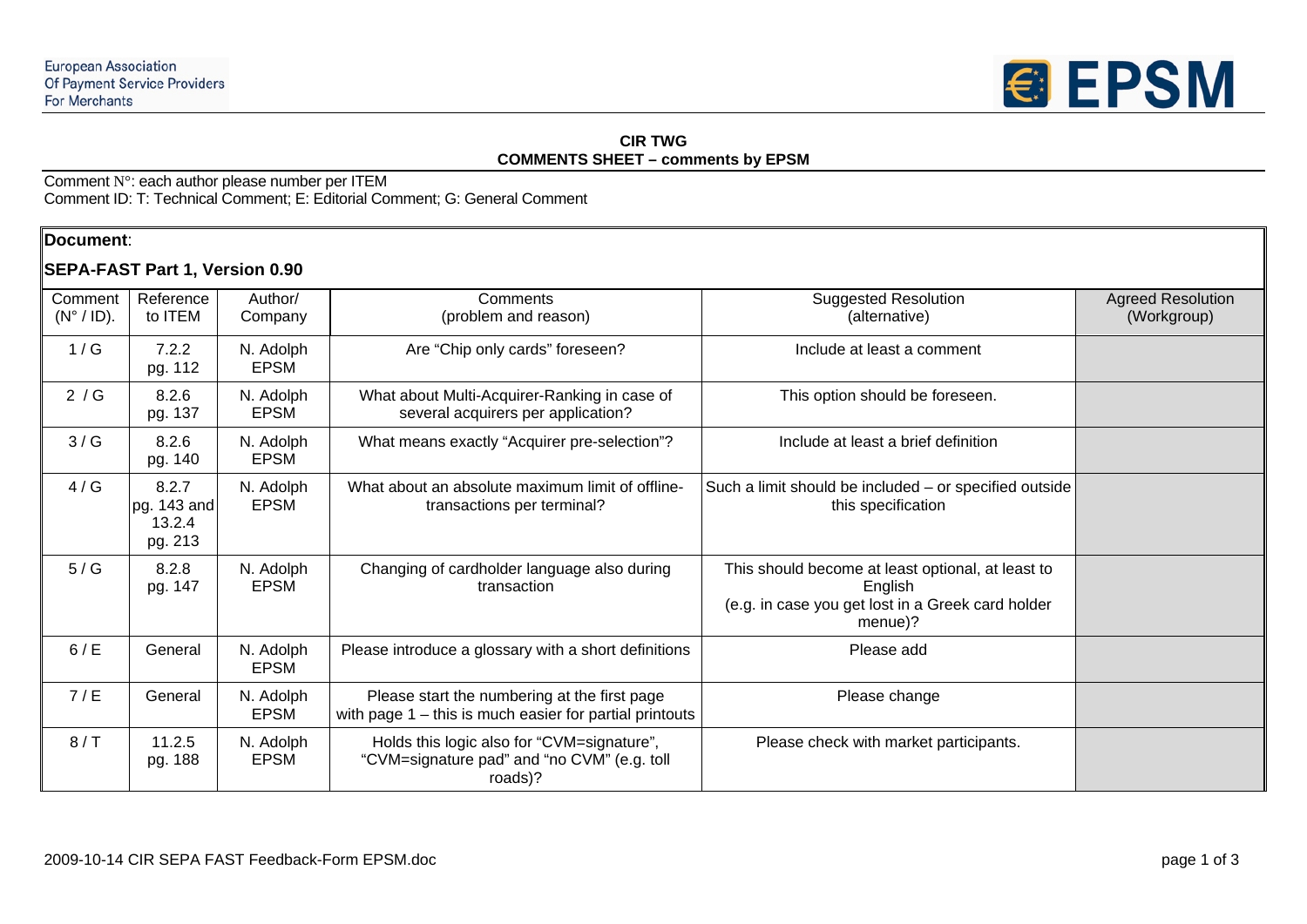

### **CIR TWG COMMENTS SHEET – comments by EPSM**

| Document: |  |
|-----------|--|
|-----------|--|

# **SEPA-FAST Part 1, Version 0.90**

| Comment<br>$(N^{\circ} / ID)$ . | Reference<br>to ITEM | Author/<br>Company       | Comments<br>(problem and reason)                                                                                                                                                                                                | <b>Suggested Resolution</b><br>(alternative)                                           | <b>Agreed Resolution</b><br>(Workgroup) |
|---------------------------------|----------------------|--------------------------|---------------------------------------------------------------------------------------------------------------------------------------------------------------------------------------------------------------------------------|----------------------------------------------------------------------------------------|-----------------------------------------|
| 9/7                             | 8.2.4<br>pg. 143     | N. Adolph<br><b>EPSM</b> | It is not possible, to configure the product display<br>different from the application label or application<br>preferred name.<br>For EAPS-like transactions this might give confusing<br>displays for cardholder and merchant. | The product display should be IIN configurable,<br>together with some default setting. |                                         |
| 10/ T                           | 11.2.1<br>pg. 187    | N. Adolph<br><b>EPSM</b> | early PIN-entry not possible                                                                                                                                                                                                    | This should be an option.                                                              |                                         |
| 11/T                            | 11.2.2<br>pg. 189    | N. Adolph<br><b>EPSM</b> | possibility to abort a transaction if CVM is not<br>supported                                                                                                                                                                   | This should be an option.                                                              |                                         |
| 12/ T                           | General              | N. Adolph<br><b>EPSM</b> | check of PAN to track 2 equivalent-data                                                                                                                                                                                         | This should be an option.                                                              |                                         |
| 13/T                            | 8.2.2<br>pg. 136     | N. Adolph<br><b>EPSM</b> | If an AID profile is not available, it should not be<br>displayed to the card holder.                                                                                                                                           | The specification should be changed.                                                   |                                         |
| 14/ T                           | 8<br>pg 117 -        | N. Adolph<br><b>EPSM</b> | In case of negative "application selection check" no<br>fallback to the application selection is done. A<br>completely new transaction has to be started.                                                                       | The specification should be changed to have a<br>fallback option.                      |                                         |
| 15/ T                           | 6.2.2.1<br>pg. 43    | N. Adolph<br><b>EPSM</b> | A tip increase by an "increase-amount" should be<br>possible before the authorization.                                                                                                                                          | This should be an option.                                                              |                                         |
| 16/ T                           | 6.2.2.3<br>pg. 66    | N. Adolph<br><b>EPSM</b> | Initialisation of a cancellation by alternative values<br>like reference number, PAN, last transaction, so that<br>the AID can be set automatically                                                                             | This should be an option.                                                              |                                         |
| 17/ T                           | 6.2.2.4<br>pg. 71    | N. Adolph<br><b>EPSM</b> | Multiple pre-Authorisations (reservations) for one<br>card.                                                                                                                                                                     | This should be an option.                                                              |                                         |
| 18/ T                           | 26<br>pg. 418        | N. Adolph<br><b>EPSM</b> | data objects for cardholder copies should be<br>configurable                                                                                                                                                                    | This should be an option.                                                              |                                         |